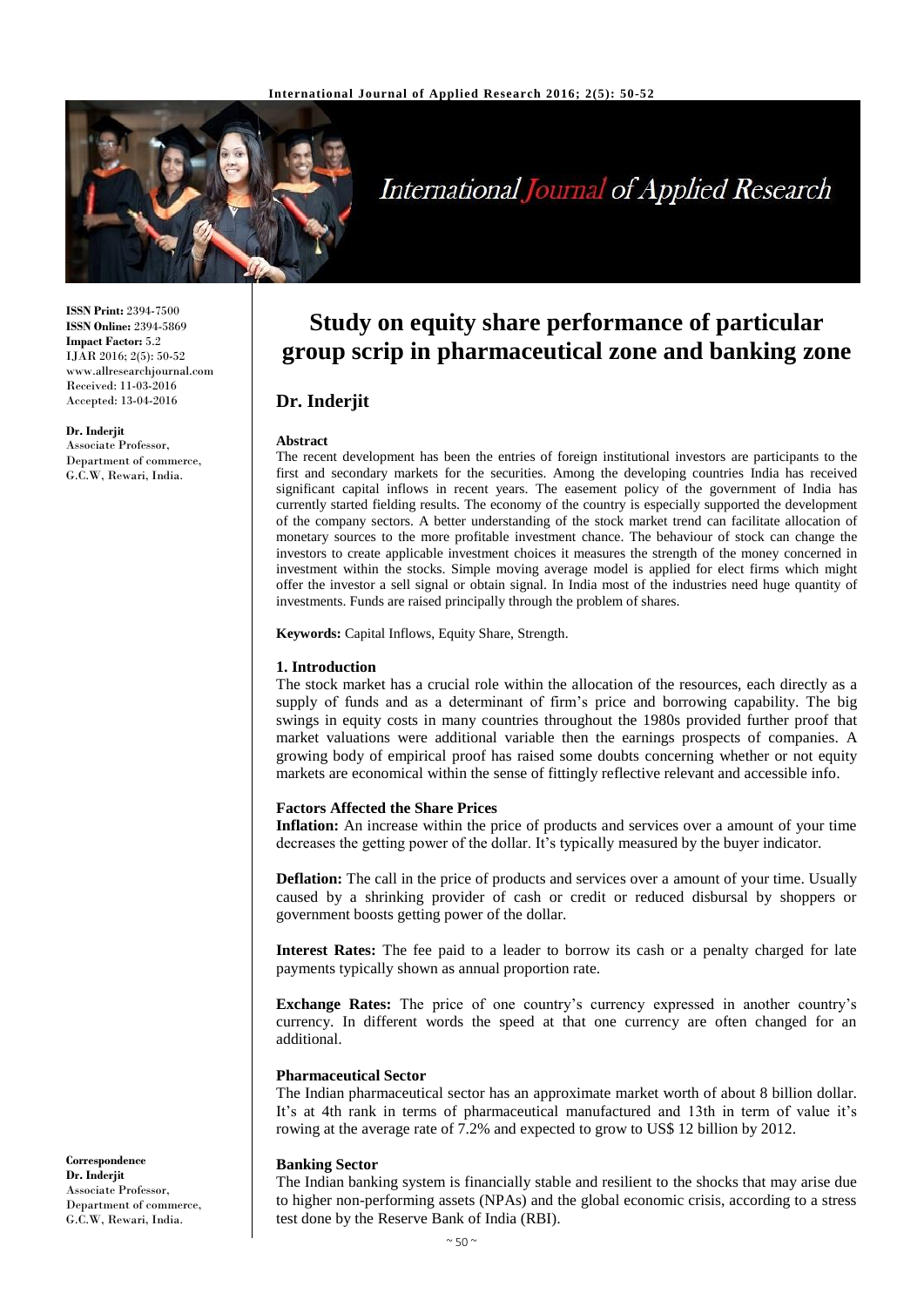#### **Literature Survey**

Prof.Leopold A. Bernstein (1975) in his article had defended the function and value of fundamental investments analysis as the basis of successful investment in equity shares. He had argued that even though psychological and other factors accounted 50% of price changes the other 50% of it was only due to fundamental factors.

Balasubramaniam. K (1994) examined the behaviour of stock returns in India. He took the daily and weekly prices of 90 shares listed in BSE. He applied auto correlation analysis runs test and filter techniques for the study. He concluded that share price behaviour is not random walk hypothesis.

Chan Chen (1991) examined the difference in structural characteristics that lead firms of different size to react differently to the same economic news. By using time series analysis they found that return difference between small and large firms could be captured by the responses of high leverage firms and marginal firms to economic views.

Neeley (1998) reconciles the fact that using technical trading rules to trade against US intervention in foreign exchange market can be profitable yet long term intervention tends to be profitable.

Bennet, James A. *et al*. (2001) [4] have conducted a study on "can money flow predict is defined as the difference between up stick and down stick dollar trading volume. The study says that despite little published research regarding its usefulness, the measure has become an increasingly popular technical indicator because of its own means. The study summarizes its most important finding that money flow appears to predict across-sectional variation in future returns.

#### **Objectives of the Study**

- To analyze the share price behaviour of the selected industries.
- To predict the day to day fluctuations in the stock market using technical analysis.
- To study the price movements in the stock exchange.
- To study the current trend and strength of the trend of selected industries.
- To recapitulate the key findings and offer suggestions to investors.

#### **Scope of the Study**

A better understanding of the stock market trend can facilitate allocation of economic resources to the foremost profitable investment chance. The study on fluctuation in equity market helps in understanding the behaviour of equity market. The easy moving average indicates obtain and sell signal to the investors. This helps investors in taking smart selections once investment in equity shares.

#### **Research Methodology**

Research methodology is that the primary and basic facet of any reasonably project report. During this half we've got to consider the strategy of knowledge collection, tools and techniques that are planning to applied in analysis and interpretation.

#### **Research Design**

This project analyses the equity market and fluctuations in India. It measures the danger concerned in investment the stock. Moving Average is applied for elite firms which would offer the investors a sell or obtain signal. Money flow index is applied to understand the strength of money flowing in and out of the safety.

#### **Data and Sources of Data**

Secondary data was used for the analysis print media and internet has been used for data collection. The data also obtained NSE websites. The sectors selected are as follows

- **Pharmaceutical Sector**  Cipla, Ranbaxy, Sun Pharm, Glen Mark, Aura Pharm.
- **Banking Sector –** SBI, Yes Bank, IOB, Dena Bank, Axis Bank.

#### **Tools Applied**

#### **Simple Moving Average**

When the moving average moves above or below the daily chart it may generate buy or sell signal. We can interpret a moving average by comparing the relationship between the moving averages of security price with its security price itself.

- **Buy Signal**: When the securities price rises above its moving average.
- Sell Signal: When the securities price falls below its moving average.

|            | <b>Cipla</b> |           | Ranbaxy      |        | <b>Sun Pharm</b> |           | <b>Glen Mark</b> |           | <b>Aura Pharm</b> |        |
|------------|--------------|-----------|--------------|--------|------------------|-----------|------------------|-----------|-------------------|--------|
|            | Avg. Closing | <b>MA</b> | Avg. Closing | MA     | Avg. Closing     | <b>MA</b> | Avg. Closing     | <b>MA</b> | Avg. Closing      | MA     |
| May        | 226.84       |           | 209.68       |        | 1315.36          |           | 226.94           |           | 5.893             |        |
| June       | 246.74       | 243.75    | 314.95       | 261.37 | 1231.37          | 1245.84   | 235.86           | 265.57    | 5.953             | 7.356  |
| July       | 256.87       | 257.74    | 259.38       | 291.36 | 1190.88          | 1205.89   | 335.84           | 247.18    | 10.842            | 10.456 |
| Aug        | 270.69       | 259.87    | 299.78       | 308.37 | 1195.35          | 1226.31   | 170.29           | 218.94    | 14.34             | 13.67  |
| Sep        | 252.12       | 270.74    | 365.42       | 374.2  | 1293.34          | 1227.23   | 149.21           | 157.22    | 15.356            | 14.57  |
| Oct        | 288.42       | 282.71    | 389.37       | 411.36 | 1374.93          | 1367.76   | 144.48           | 155.84    | 12.69             | 14.36  |
| <b>Nov</b> | 305.79       | 307.16    | 417.57       | 439.27 | 1433.73          | 1432.83   | 177.37           | 220.67    | 15.67             | 16.47  |
| Dec        | 327.26       | 322.53    | 510.36       | 474.47 | 1488.24          | 1504.76   | 338.92           | 321.65    | 20.35             | 19.588 |
| Jan        | 335.24       | 325.85    | 495.22       | 489.22 | 1592.56          | 1508.38   | 451.84           | 351.67    | 21.87             | 21.365 |
| Feb        | 313.27       | 325.75    | 431.22       | 484.23 | 1445.27          | 1571.56   | 263.89           | 337.23    | 21.25             | 24.456 |
| Mar        | 326.74       | 324.84    | 467.37       | 421.28 | 1677.86          | 1618.54   | 296.43           | 287.96    | 30.46             | 27.267 |
| Apr        | 335.83       |           | 366.21       |        | 1732.45          |           | 301.69           |           | 28.83             |        |

**Table 1:** Moving Average of Pharmaceutical Sector